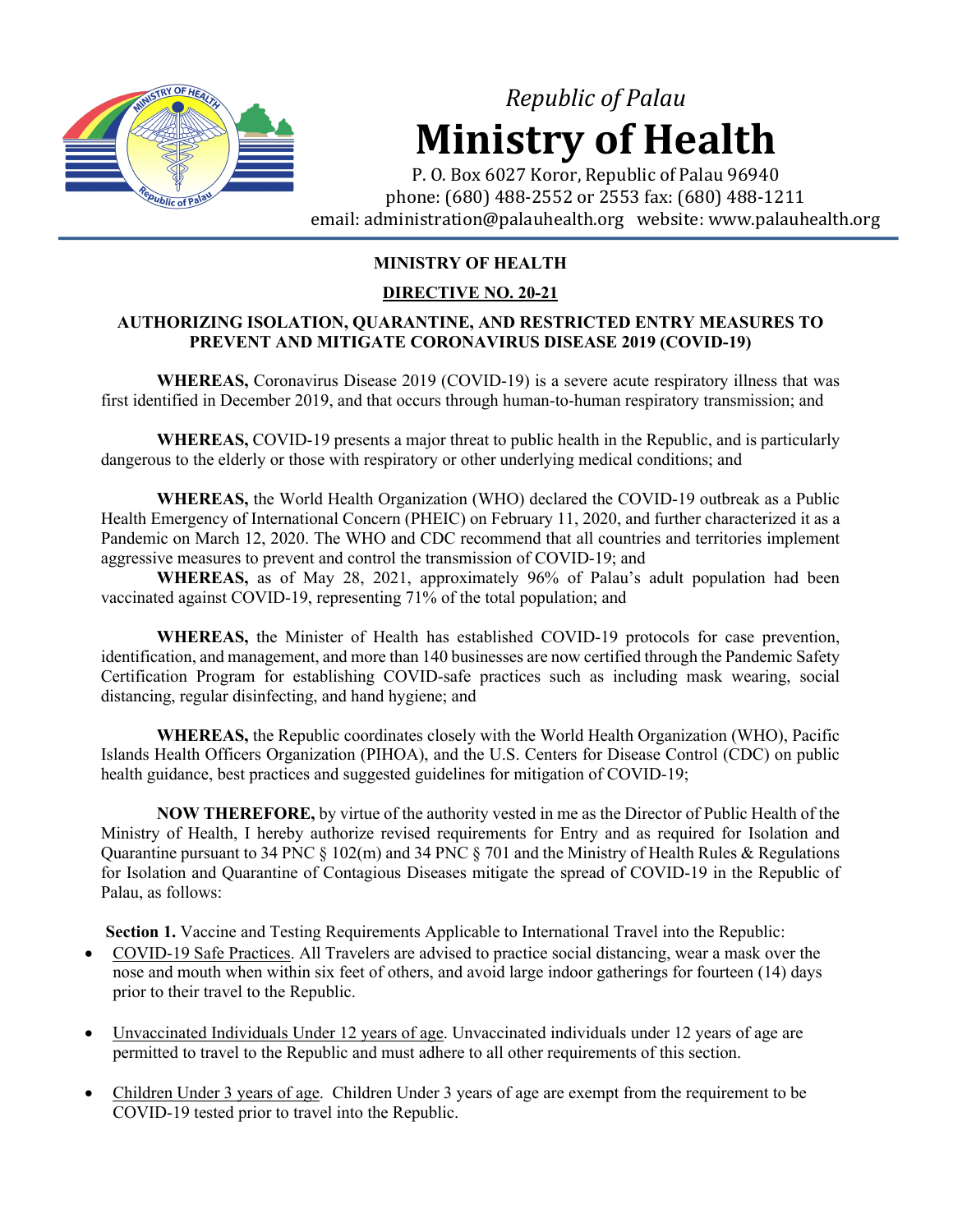## **A. Transit and Entry Protocols**:

Steps for Entry:

1. Vaccination. Travellers must submit proof of complete COVID-19 vaccination with final dose administered at least fourteen (14) days prior to departure to the Republic. Vaccine received must be approved or authorized for emergency use by either the US Food and Drug Administration (FDA) or the World Health Organization (WHO).

\*For commercial air travel, travellers must submit proof to the airline.

2. Negative COVID-19 PCR Test or Documentation of Recovery. All Travelers must also provide proof of either:

a. A negative result of a COVID-19 PCR test (any type of PCR test, including NAAT, RT-PCR, qPCR, RT-LAMP, TMA, molecular test, isothermal amplification, ddPCR, or CRISPR), and such test must be taken within three (3) days prior to departure from the point of origin to the Republic; or

b. Documentation of recovery from COVID-19 which includes proof of a recent positive viral test and a letter from a healthcare provider or a public health official stating that you have recovered and are cleared to travel.

\*For commercial air travel, travellers must submit proof to the airline.

3. Testing and Mitigation Orders After Arrival. All Travelers shall be COVID-19 tested on the fifth  $(5<sup>th</sup>)$  day following their arrival to the Republic and are required to follow the Mitigation Orders issued upon arrival.

### **B. Transit for Unvaccinated Individuals:**

Vessels carrying Unvaccinated Individuals may be considered for approval on a case-by-case basis and upon the specific orders and written authorization of the Director of Public Health.

#### **C. Guidelines for Vessel Crew:**

- The crew of any vessel entering the Republic must provide negative COVID-19 PCR test results test (any type of PCR test, including NAAT, RT-PCR, qPCR, RT-LAMP, TMA, molecular test, isothermal amplification, ddPCR, or CRISPR) and/or provide official documentation on infection control measures implemented for vessel operations and health management protocols for personnel.
- Any crew member of any air or water vessel that disembarks into the Republic of Palau shall be subject to these regulations, except in cases wherein an air or water vessel breaks down unexpectedly within the territory of the Republic. In such cases, any crew member disembarking such vessel shall be quarantined for an appropriate period or until the vessel is repaired and ready to depart Palau, at which time quarantined crew members may be permitted to re-board their vessels. Crew members of such disabled vessels shall be securely transported to and from official quarantine facilities, and at no time shall any crew member be permitted to contact the general population without completing the appropriate period of mandatory quarantine.

**Section 2.** Isolation. The isolation of persons infected by COVID-19 is hereby authorized as follows:

- Any person proven or strongly suspected to be infected with COVID-19 shall be isolated for a period up to fourteen (14) days either at an isolation facility or at home at the discretion of the Director of Public Health; and
- Infection may be proven or strongly suspected based on a presumptive test result, and/or a confirmatory test result by means of authorized assays for viral testing include those that detect SARS-CoV-2 nucleic acid or antigen.
- Isolation Facilities: The Alternate Care Site (ACS) at Kalau Gym in Meyuns, Koror shall be the primary Isolation and care Facility for non-critical infected persons. The isolation rooms of Belau National Hospital shall be reserved for infected persons in need of critical care. The Ministry of Health (MOH) shall identify other appropriate and adequate facilities, either public or private property to be designated as Isolation Facilities for COVID-19 infected persons as necessary.